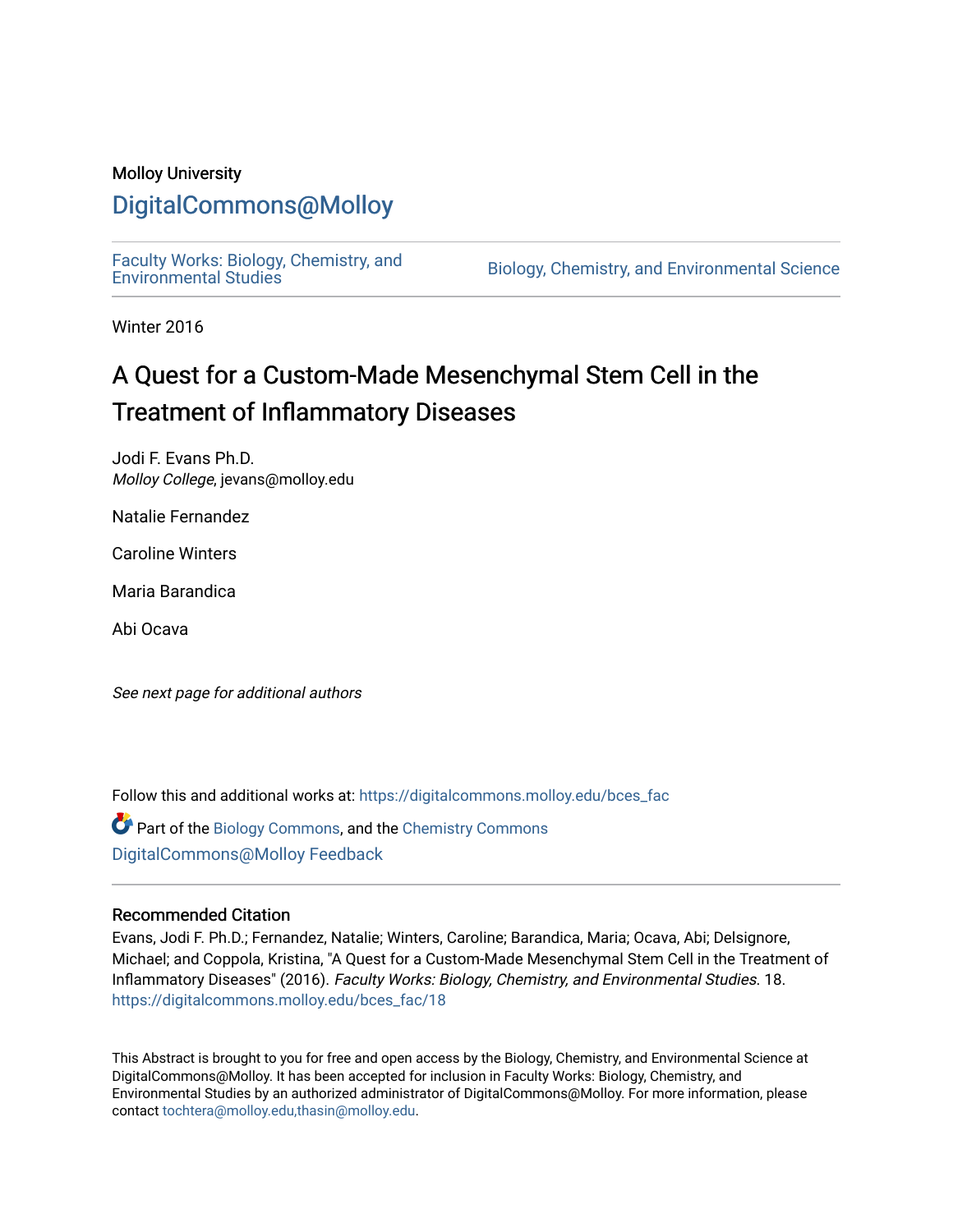#### Authors

Jodi F. Evans Ph.D., Natalie Fernandez, Caroline Winters, Maria Barandica, Abi Ocava, Michael Delsignore, and Kristina Coppola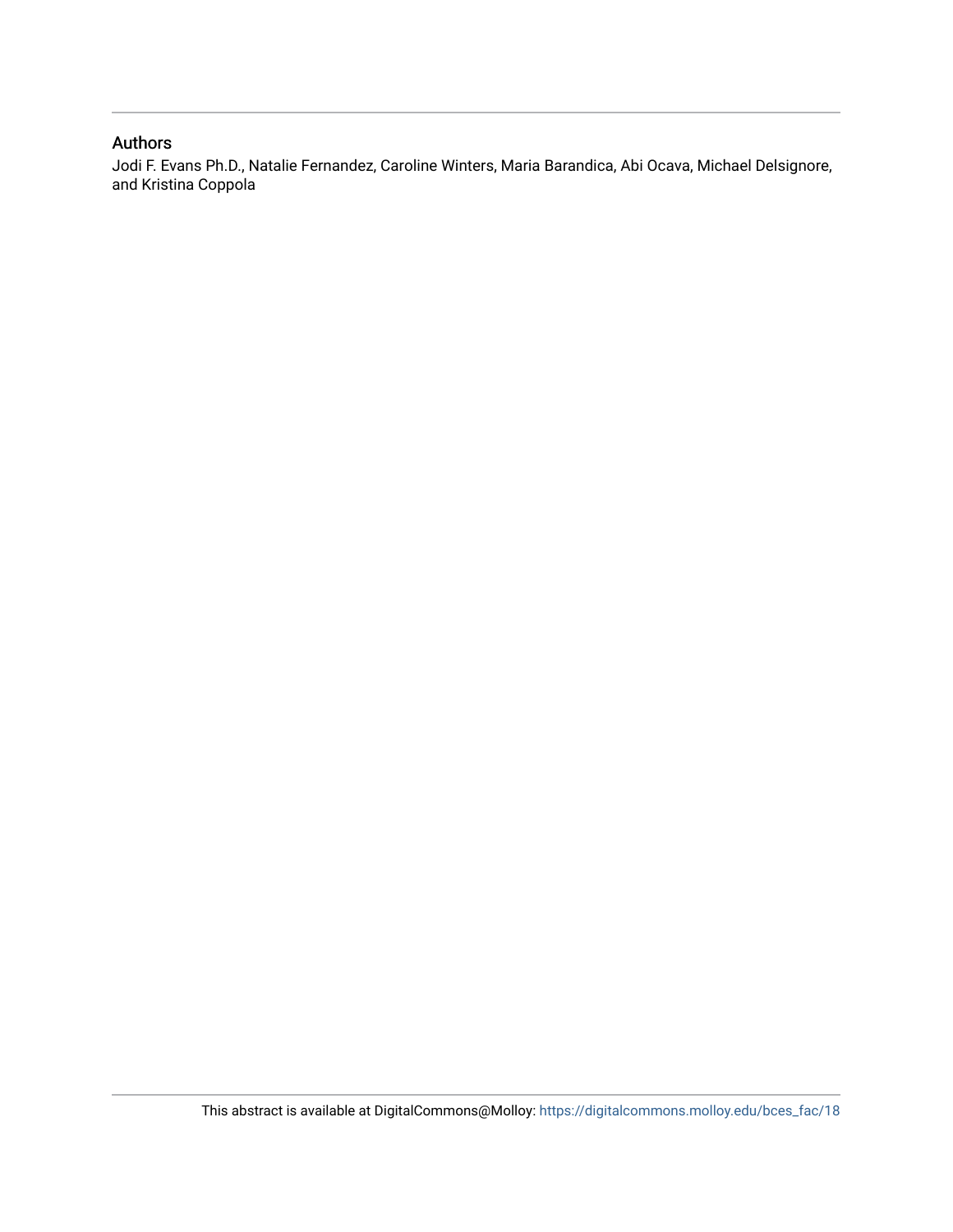

# 48th Annual MACUB Conference Montclair State University Montclair, New Jersey November 7, 2015













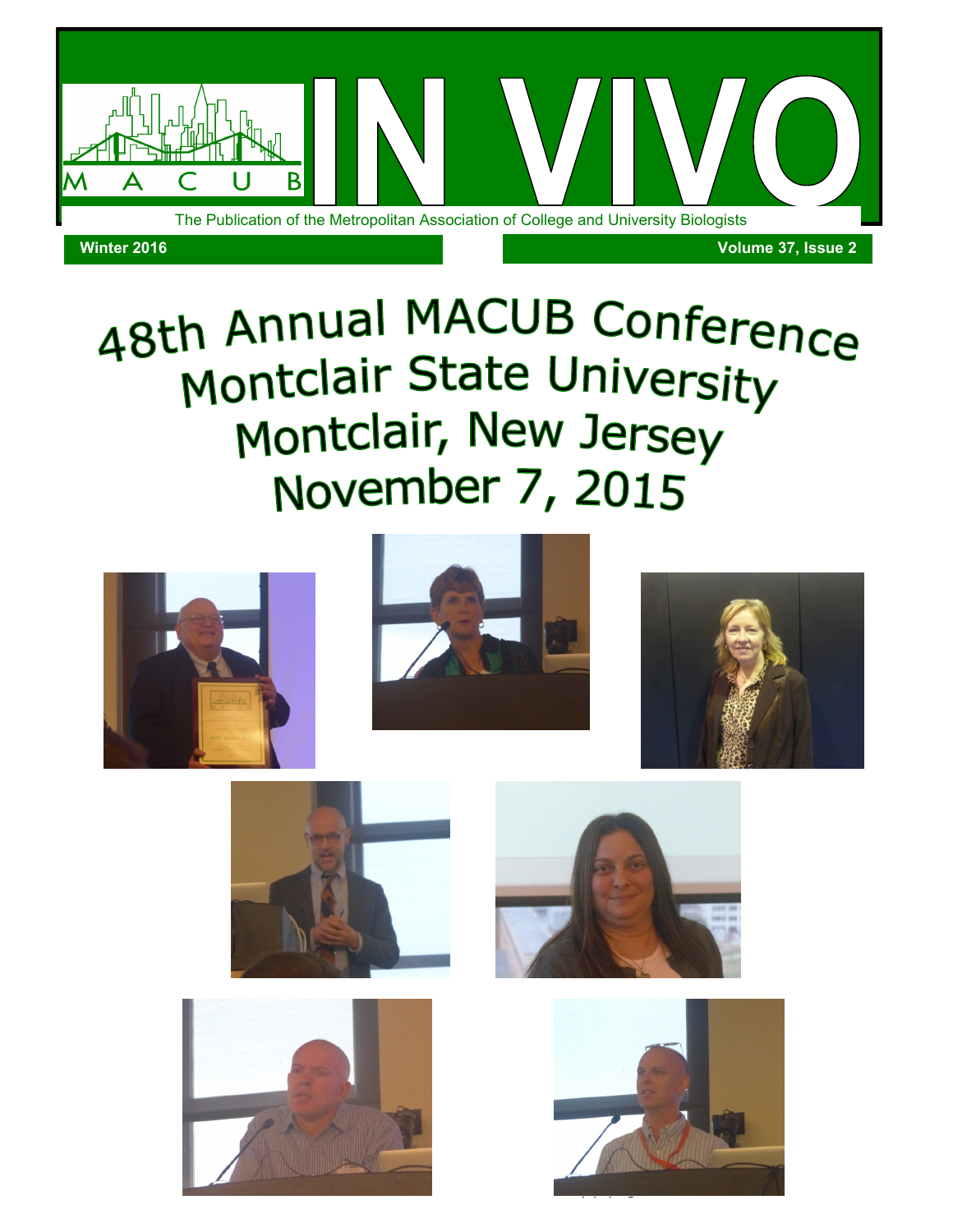#### **The Metropolitan Association of College & University Biologists Serving the Metropolitan New York Area for 49 Years**

**MACUB 2015-2016 EXECUTIVE BOARD MEMBERS**

> **PRESIDENT Dr. Kathleen Nolan Saint Francis College**

**VICE-PRESIDENT Dr. Dirk Vanderklein Montclair State University**

**TREASURER Dr. Margaret Carroll Medgar Evers College**

**CORRESPONDING SECRETARY Dr. Paul Russo Bloomfield College**

**RECORDING SECRETARY Vacant**

**MEMBERS-AT-LARGE Dr. Tin Chun Chu Seton Hall University Dr. Fernando Nieto SUNY College at Old Westbury Dr. Christopher Corbo Wagner College Dr. Donald Stearns Wagner College**

**2015 CONFERENCE Co-CHAIRS Dr. Dirk Vanderklein and Dr. Quinn C. Vega Montclair State University**

**2014 CONFERENCE CHAIR Dr. Pamela Monaco Molloy College**

*IN VIVO EDITOR* **Dr. Edward Catapane Medgar Evers College**

**AWARDS CHAIR Dr. Anthony DePass Long Island University**

**ARCHIVIST Dr. Kumkum Prabhakar Nassau Community College**

**PAST PRESIDENT Prof. Gary Sarinsky Kingsborough Community College**

**TREASURER EMERITUS Dr. Gerhard Spory Farmingdale State University**

**MEMBER-AT-LARGE EMERITUS Dr. Michael Palladino Monmouth University**

#### **Instructions for Authors**

*IN VIVO* is published three times yearly during the Fall, Winter, and Spring. Original research articles in the field of biology in addition to original articles of general interest to faculty and students may be submitted to the editor to be considered for publication. Manuscripts can be in the form of a) full length manuscripts, b) mini-reviews or c) short communications of particularly significant and timely information. Manuscripts will be evaluated by two reviewers.

Articles can be submitted electronically to *invivo@mec.cuny.edu* or mailed as a printed copy (preferably with a diskette that contains the file) to the Editorial Board at Medgar Evers College. All submissions should be formatted double spaced with 1 inch margins. The title of the article, the full names of each author, their academic affiliations and addresses, and the name of the person to whom correspondence should be sent must be given. As a rule, full length articles should include a brief abstract and be divided into the following sections: introduction, materials and methods, results, discussion, acknowledgments and references. Reviews and short communications can be arranged differently. References should be identified in the text by using numerical superscripts in consecutive order. In the reference section, references should be arranged in the order that they appeared in the text using the following format: last name, initials., year of publication. title of article, journal volume number: page numbers. (eg. - <sup>1</sup>Hassan, M. and V. Herbert, 2000. Colon Cancer. *In Vivo* **32:** 3 - 8). For books the order should be last name, initial, year of publication, title of book in italics, publisher and city, and page number referred to. (eg. - Prosser, C.L., 1973. *Comparative Animal Physiology*, Saunders Co., Philadelphia, p 59.). Abbreviations and technical jargon should be avoided. Tables and figures should be submitted on separate pages with the desired locations in the text indicated in the margins.

#### **IN VIVO Editorial Board**

**Winter 2016** *In Vivo***, Vol 37(2): page 5**

**Editor: Dr. Edward J. Catapane, Medgar Evers College**

**Associate Editors: Dr. Ann Brown, Dr. Margaret A. Carroll, Medgar Evers College**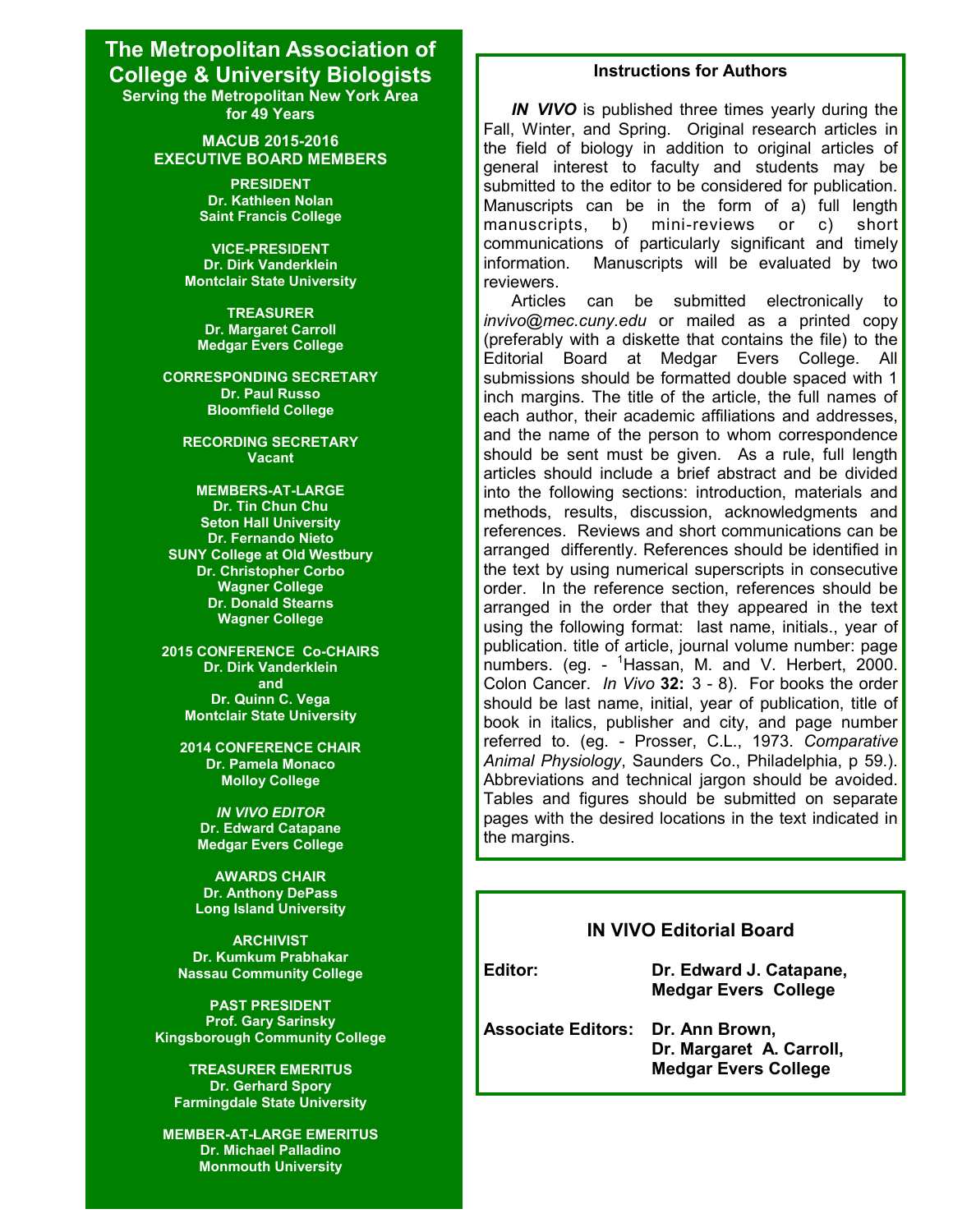## **In This Issue:**

| MACUB 2015-2016 Executive Board                                | inside cover      |
|----------------------------------------------------------------|-------------------|
| <b>Instruction for Authors</b>                                 | inside cover      |
| <b>MACUB 2015 Conference Poster Presentation Award Winners</b> | 28                |
| <b>MACUB 2015 Conference Highlights</b>                        | 37                |
| <b>MACUB 2015 Conference Poster Abstracts</b>                  | 39                |
| <b>MACUB 2015 Conference Member Presentations</b>              | 80                |
| <b>Affiliate Members</b>                                       | inside back cover |

**Save the Date The 2016 MACUB Conference will be at SUNY at Old Westbury Oct. 29, 2016**

## **Call for Manuscripts**

**Publish your manuscripts in** *In Vivo* **Follow the Instructions for Authors on the inside cover and submit your manuscripts electronically to the Editorial Board at invivo@mec.cuny.edu**

**Winter 2016** *In Vivo***, Vol 37(2): page 27**